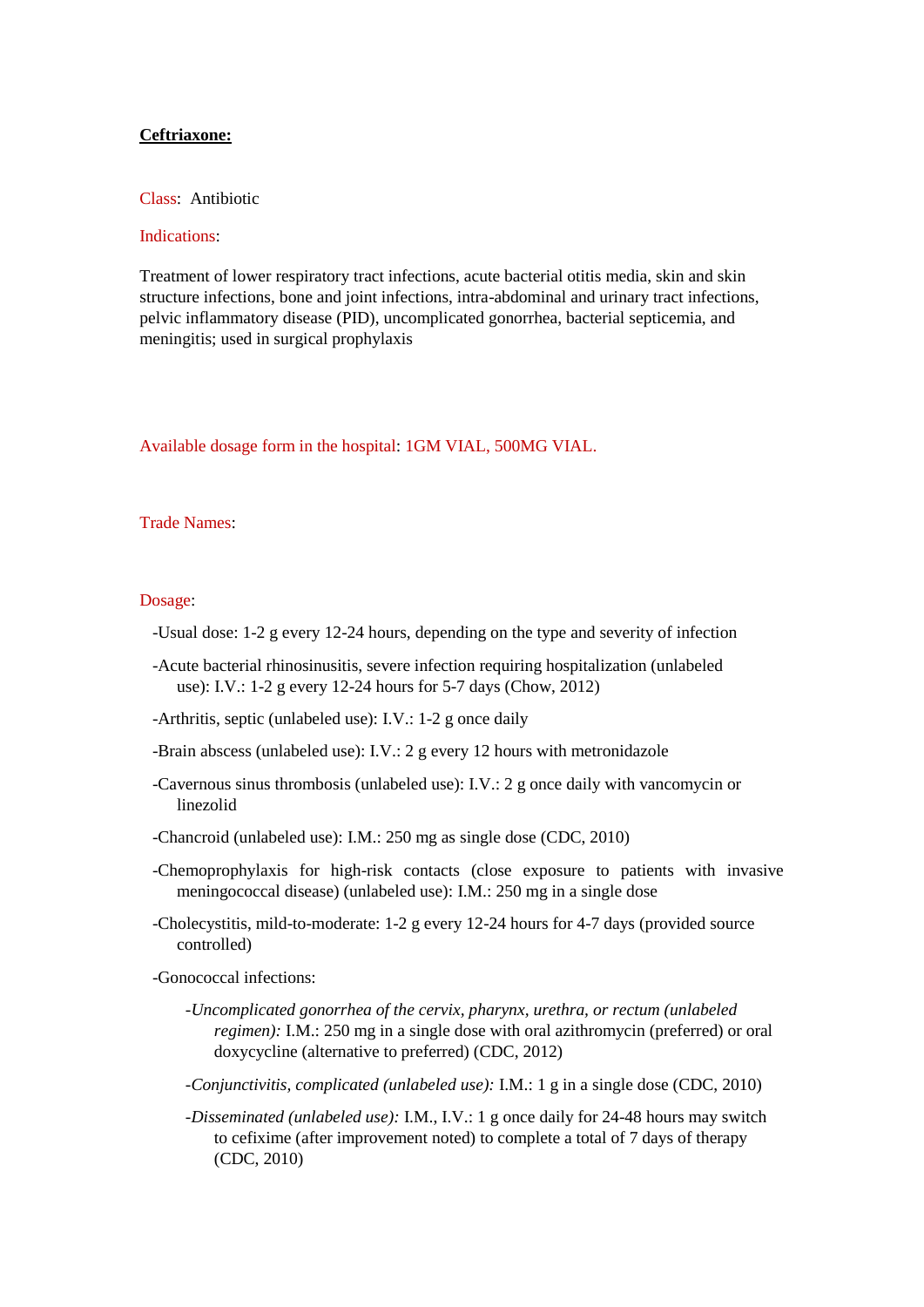- *-Endocarditis (unlabeled use):* I.V.: 1-2 g every 12 hours for at least 28 days (CDC, 2010)
- *-Epididymitis, acute (unlabeled use):* I.M.: 250 mg in a single dose with doxycycline (CDC, 2010)
- *-Meningitis:* I.V.: 1-2 g every 12 hours for 10-14 days (CDC, 2010)
- -Infective endocarditis: I.M., I.V.:
	- *-Native valve:* 2 g once daily for 2-4 weeks; **Note:** If using 2-week regimen, concurrent gentamicin is recommended
	- *-Prosthetic valve:* I.M., I.V.: 2 g once daily for 6 weeks (with or without 2 weeks of gentamicin [dependent on penicillin MIC]); **Note:** For HACEK organisms, duration of therapy is 4 weeks
	- *-Enterococcus faecalis (resistant to penicillin, aminoglycoside, and vancomycin), native or prosthetic valve:* 2 g twice daily for ≥8 weeks administered concurrently with ampicillin
	- *-Prophylaxis:* I.M., I.V.: 1 g 30-60 minutes before procedure. Intramuscular injections should be avoided in patients who are receiving anticoagulant therapy. In these circumstances, orally administered regimens should be given whenever possible. Intravenously administered antibiotics should be used for patients who are unable to tolerate or absorb oral medications.
	- **Note:** American Heart Association (AHA) guidelines now recommend prophylaxis only in patients undergoing invasive procedures and in whom underlying cardiac conditions may predispose to a higher risk of adverse outcomes should infection occur. As of April 2007, routine prophylaxis for GI/GU procedures is no longer recommended by the AHA.
- -Intra-abdominal infection, complicated, community-acquired, mild-to-moderate (in combination with metronidazole): 1-2 g every 12-24 hours for 4-7 days (provided source controlled)
- -Lyme disease (unlabeled use): I.V.: 2 g once daily for 14-28 days
- -Mastoiditis (hospitalized; unlabeled use): I.V.: 2 g once daily; >60 years old: 1 g once daily
- -Meningitis (empiric treatment): I.V.: 2 g every 12 hours for 7-14 days (longer courses may be necessary for selected organisms)
- -Orbital cellulitis (unlabeled use) and endophthalmitis: I.V.: 2 g once daily
- -Pelvic inflammatory disease: I.M.: 250 mg in a single dose plus doxycycline (with or without metronidazole) (CDC, 2010)
- -Pneumonia, community-acquired: I.V.: 1 g once daily, usually in combination with a macrolide; consider 2 g/day for patients at risk for more severe infection and/or resistant organisms (ICU status, age >65 years, disseminated infection)
- -Prophylaxis against sexually-transmitted diseases following sexual assault: I.M.: 250 mg as a single dose (in combination with azithromycin and metronidazole) (CDC, 2010)
- -Prosthetic joint infection: I.V.: